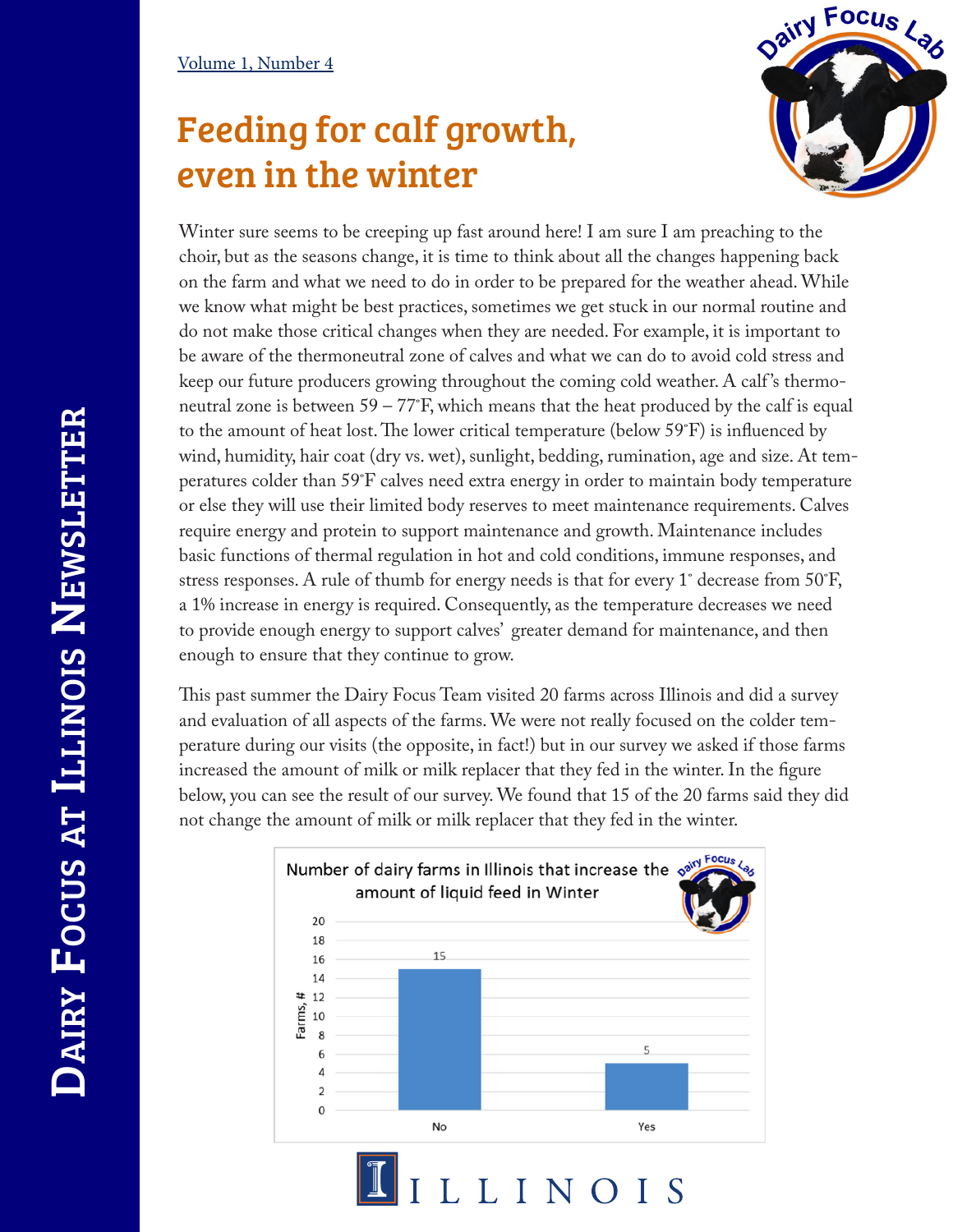We also asked how much milk or milk replacer they fed to their calves. The results can be seen in the figure below. For simplicity of the figure, we only included the lowest amount that each farm said that they fed per day. There were three farms that fed four quarts to begin with and increased to either six or eight quarts as the calves got older, but they were included in the figure as four quarts.



Twelve of the farms that we visited fed four quarts of milk or milk replacer per day, and the majority of these farms do not increase the amount they fed during the winter months. As the temperature at these farms decreases the maintenance energy for the calves will increase. The table below shows the number of quarts of whole milk (WM) or milk replacer (MR; 20% CP, 20% fat) required to meet the maintenance requirements of different sized calves as the temperature decreases below the lower critical temperature. For the farms that only feed four quarts a day, the green cells indicate that the number of quarts fed meet the maintenance requirements for that calf at that temperature. If the cells are red, that indicates that the farms that feed only four quarts of milk are failing to meet the maintenance requirements.

| <b>Temp</b><br>°F | 59   |                                |      | 50   |                                |      | 41   |                                |      | 32   |                                |      | 23   |                                |           | 14   |                                |      |      |                              |           |
|-------------------|------|--------------------------------|------|------|--------------------------------|------|------|--------------------------------|------|------|--------------------------------|------|------|--------------------------------|-----------|------|--------------------------------|------|------|------------------------------|-----------|
|                   | Mcal | <b>WM</b>                      | MR   | Mcal | WM                             | MR   | Mcal | <b>WM</b>                      | MR   | Mcal | WM                             | MR   | Mcal | WM                             | <b>MR</b> | Meal | WM                             | MR   | Mcal | WМ                           | <b>MR</b> |
|                   | /d   |                                |      | /d   |                                |      | /d   |                                |      | /d   |                                |      | /d   |                                |           | /d   |                                |      | /d   |                              |           |
| BW.<br>lbs        |      | $#$ qt req. for<br>maintenance |      |      | $#$ qt req. for<br>maintenance |      |      | $#$ qt req. for<br>maintenance |      |      | $#$ qt req. for<br>maintenance |      |      | $#$ qt req. for<br>maintenance |           |      | $#$ qt req. for<br>maintenance |      |      | # qt req. for<br>maintenance |           |
| 66                | 1.3  | .74                            | 2.17 | 1.7  | 2.33                           | 2.90 | 1.9  | 2.62                           | 3.26 | 2.2  | 2.91                           | 3.62 | 2.3  | 3.10                           | 3.86      | 2.6  | 3.49                           | 4.34 | 2.8  | 3.75                         | 4.67      |
| 88                | 1.7  | 2.23                           | 2.78 | 2.0  | 2.74                           | 3.42 | 2.3  | 3.04                           | 3.78 | 2.5  | 3.33                           | 4.14 | 2.7  | 3.62                           | 4.50      | 2.9  | 3.91                           | 4.87 | 3.1  | 4.17                         | 5.19      |
| 110               | 1.9  | 2.55                           | 3.18 | 2.3  | 3.13                           | 3.90 | 2.5  | 3.42                           | 4.26 | 2.8  | 3.71                           | 4.63 | 3.0  | 4.00                           | 4.99      | 3.2  | 4.29                           | 5.35 | 3.4  | 4.59                         | 5.71      |
| 132               | 2.2  | 2.94                           | 3.66 | 2.6  | 3.49                           | 4.34 | 2.8  | 3.78                           | 4.71 | 3.0  | 4.07                           | 5.07 | 3.22 | 4.36                           | 5.43      | 3.4  | 4.65                           | 5.79 | 3.7  | 4.94                         | 6.15      |
| 154               | 2.4  | 3.29                           | 4.10 | 2.9  | 3.88                           | 4.83 | 3.1  | 4.13                           | 5.15 | 3.3  | 4.42                           | 5.51 | 3.5  | 4.71                           | 5.87      | 3.7  | 5.01                           | 6.23 | 3.9  | 5.30                         | 6.60      |

Remember, the table above only addresses the amount of liquid feed in the diet that is required to meet maintenance. It does not address the amount of energy required to support additional growth over the calf 's maintenance requirement.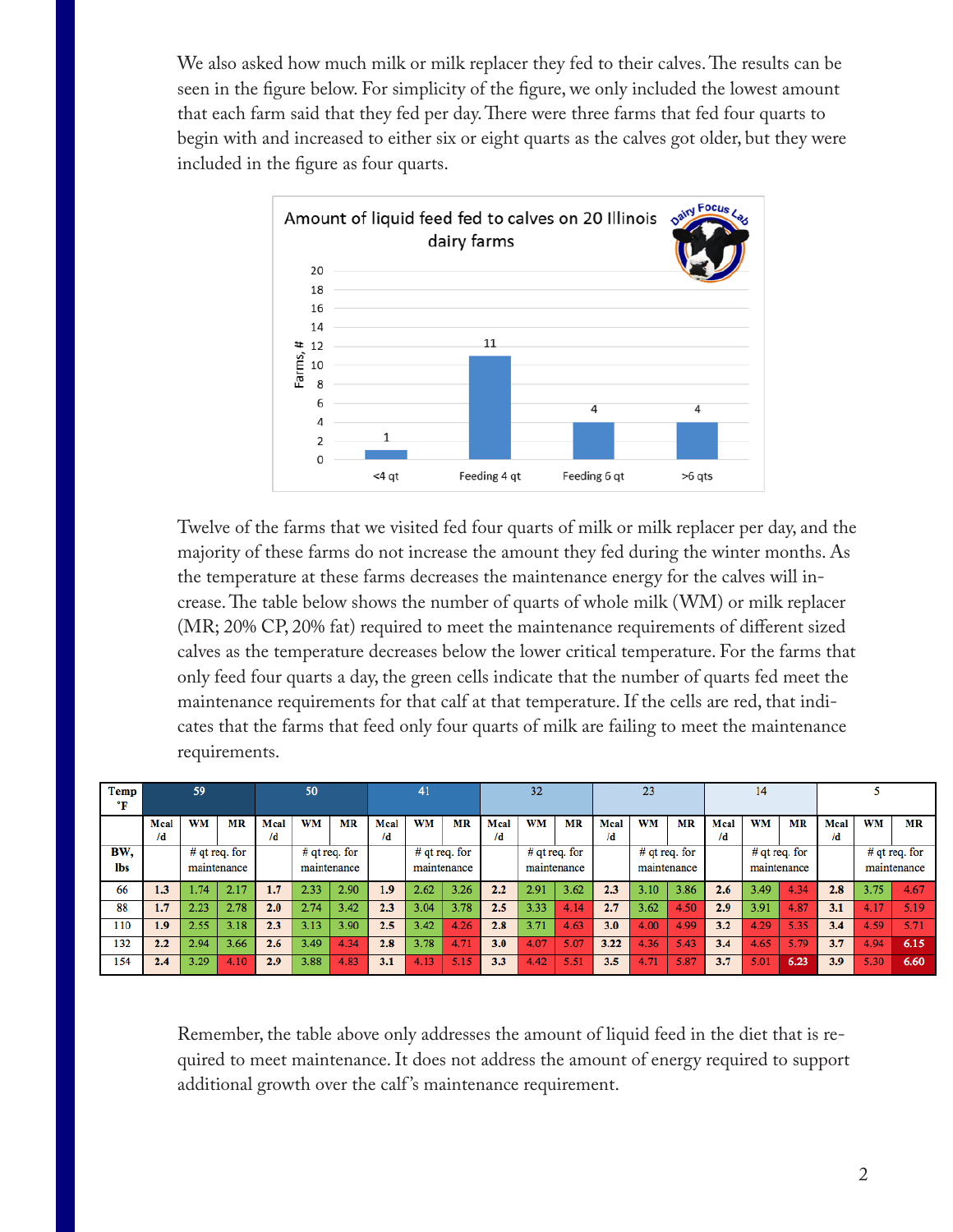There are several management strategies related to nutrition and housing that can minimize the effect of cold stress on calves. From a nutritional standpoint, calves' maintenance requirements will increase as the temperature decreases beneath the lower critical temperature, so it is important to provide more energy to calves when it gets colder. There are three main nutritional strategies that can be implemented on farm to ensure calves have energy over maintenance so that they continue growing in cold weather. The first is to feed higher amounts of milk or milk replacer. This may require a third feeding in order to successfully feed the higher volume. While this adds extra labor and more time spent with the calves, it will provide the extra energy that the calves need to grow. Another option is to change to a different milk replacer with a higher energy density. Many companies sell "Winter Blends" and these may be a good option for the youngest calves. These younger calves will only be on milk replacer and have no other source of energy. Additionally, younger calves have lower intake than the older calves so it might be an easier management strategy to give them a more energy dense formula instead of feeding a larger volume in order to feed over their maintenance requirements. The third option is to increase starter intake. While this will not work for your youngest calves, it has been shown that calves that were cold stressed ate more starter than calves that were not because their maintenance requirements were greater. If you are trying to increase starter intake, it is important to ensure that the calves have access to fresh water. In colder weather this becomes more challenging, but offering warm water  $(63 - 82 \text{°F})$  two to three times a day will help promote starter intake for your older calves and help stimulate them to eat over their maintenance requirements.

In addition to the nutritional management of young calves, good housing management practices are especially important in cold weather. Wind (drafts), humidity, hair coat (dry vs. wet), sunlight, and bedding will all influence the thermoneutral zone of a calf. If farms can minimize the effects of these factors, they will be able to reduce maintenance requirements so that the calves can direct energy towards growth. Bedding for calves is very important because they lie down for more than 18 hours a day! Bedding needs to be deep, clean and dry. Straw is the gold standard for calves. It allows them to nest and create stable air pockets free from drafts. If the bedding is deep enough, the calf 's feet should not be able to be seen when they are lying down. Additionally, the bedding material should be free of soil, mold, and pathogens to avoid respiratory problems. Bedding should be dry – wet bedding results in a 60% greater heat loss than dry bedding. Clean, dry blankets can help insulate calves under 3 weeks of age. Finally, ventilation is all about moving polluted air outside and evenly distributing fresh air without creating drafts on the calves. Hutches must allow for steady air movement and solar heating while providing protection from winds and drafts.

Overall, there are two main things that should be addressed when preventing cold stress in dairy calves: 1) make sure the calves have adequate nutrition to support their maintenance needs and still be able to grow; and 2) make sure their housing conditions are not increasing their maintenance needs with drafts and wet bedding.